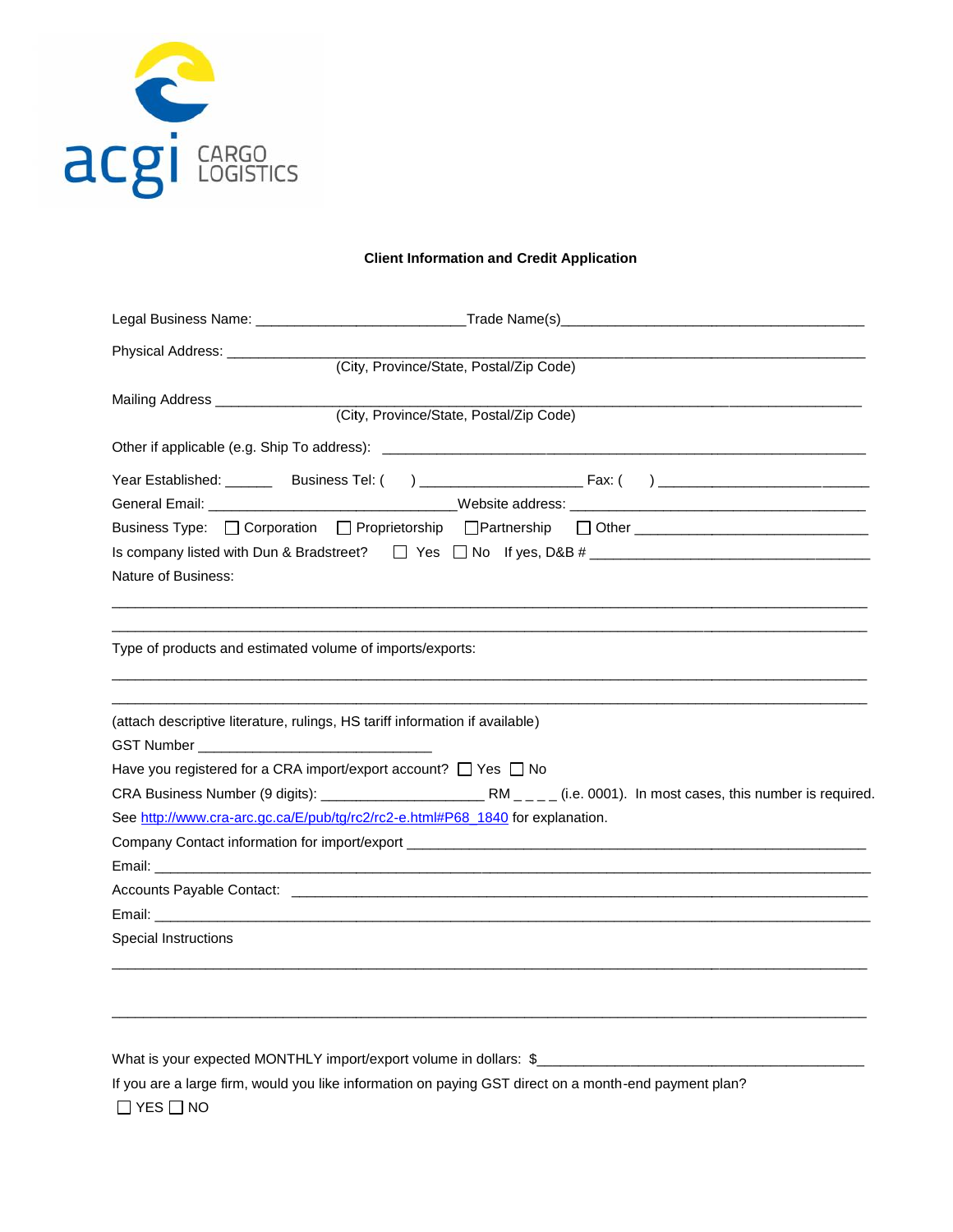## **Principals, Officers, Partners and/or Owners:**

| <b>Bank Reference:</b> |                                                                                                                        |  |  |
|------------------------|------------------------------------------------------------------------------------------------------------------------|--|--|
|                        |                                                                                                                        |  |  |
|                        |                                                                                                                        |  |  |
|                        |                                                                                                                        |  |  |
|                        | Trade References: These are suppliers that presently extend credit to you. Local references preferred. Three required. |  |  |
|                        |                                                                                                                        |  |  |
|                        |                                                                                                                        |  |  |
|                        |                                                                                                                        |  |  |
|                        |                                                                                                                        |  |  |
|                        |                                                                                                                        |  |  |
|                        |                                                                                                                        |  |  |

## **Credit Agreement**

The undersigned ("Customer") has provided the foregoing information, intended to be true and correct, to ACGI Shipping Inc. for the purpose of obtaining credit from ACGI Shipping Inc. and/or its associated companies, successors and assigns. In this connection, the Customer hereby authorizes and requests each bank or trade reference listed herein to advise ACGI Shipping Inc. or its agent of its credit experience with Customer and to express an opinion with respect to same. Further, Customer agrees that ACGI Shipping Inc. may obtain personal credit reports with respect to its principals, officers, partners and/or owners. Customer acknowledges that ACGI Shipping Inc. will, at its sole discretion, grant or deny credit with respect to any transaction and establish the terms and conditions under which credit may be granted. If credit is extended, Customer agrees to pay invoices in accordance with the terms and conditions set out by ACGI Shipping Inc. and further agrees to pay any and all costs of collection.

*All business is conducted in accordance with the Standard Trading Conditions adopted by the Canadian International Freight Forwarders Association Inc. and/or the Canadian Society of Customs Brokers. Copy available upon request or on the web at www.ciffa.com or www.cscb.ca.*